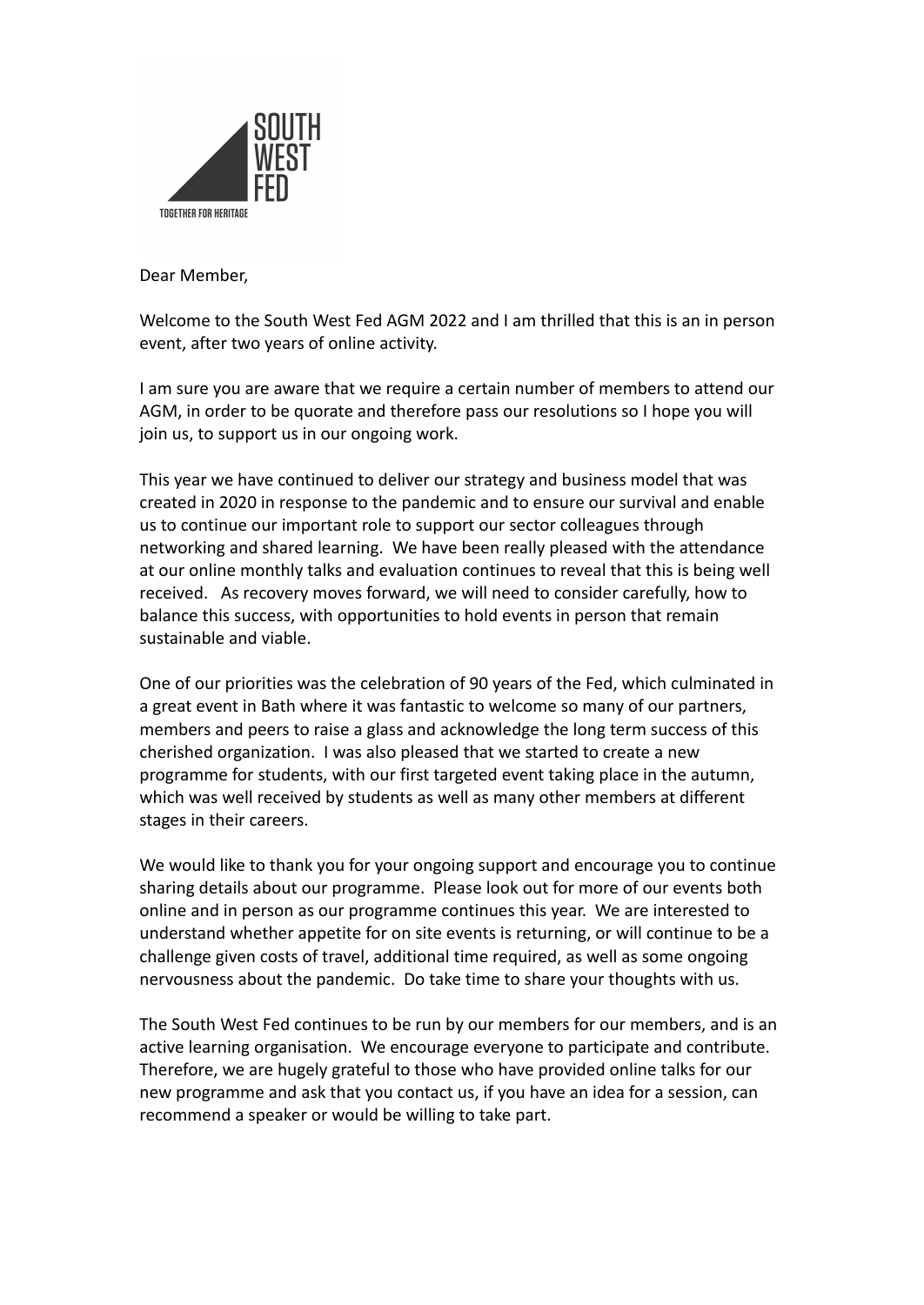

As a new Chair prepares to take the reins, I am sure they will want to meet with members to understand how best to take the South West Fed forward and I hope you will all welcome and support them as they take us forward into the next phase.

Thank you to all our members and to my colleagues on the board who so successfully and passionately deliver a relevant, inspiring and contemporary programme of activity that ensures an ongoing and unique role for the South West Fed. In particular, I would like to thank Andrew Thompson, Vice Chair, who also stands down this year. He has worked alongside me tirelessly, building our new online programme, developing and supporting others in their roles and providing invaluable help, encouragement and enthusiasm during the last few years, which have been particularly challenging. He will be very much missed and I wish him all the best as he moves on to new ventured beyond the South West Fed.

I look forward to seeing you all at the June event and AGM.

Kind regards,

Claire Dixon

Chair South West Fed [www.swfed.org.uk](http://www.swfed.org.uk)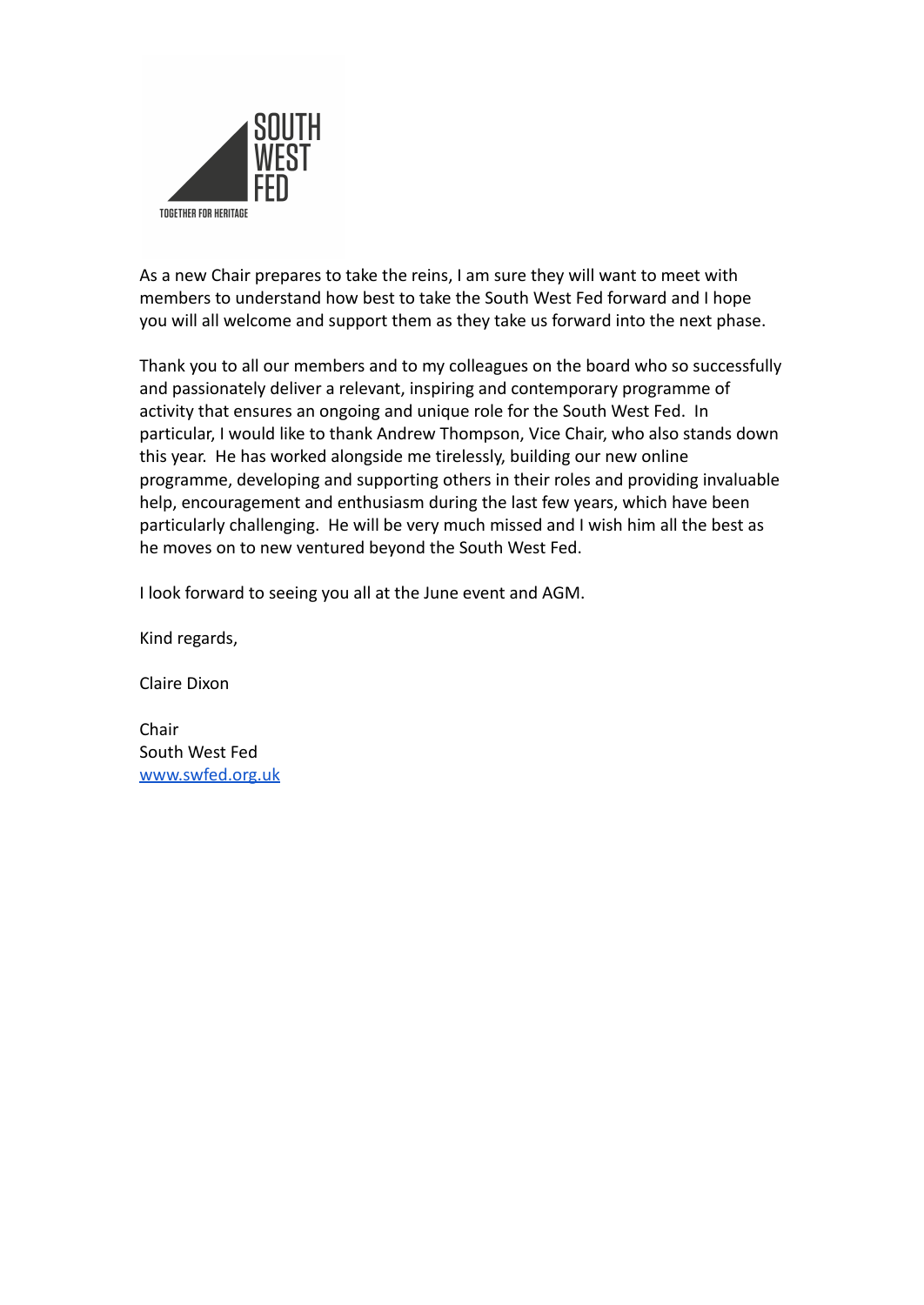

### **THE SOUTH WESTERN FEDERATION OF MUSEUMS AND ART GALLERIES**

## **(THE CHARITY)**

## **91st ANNUAL GENERAL MEETING 08 JUNE 2022 St Nicholas Priory, Exeter**

#### **AGENDA**

- 1. Registration and apologies for absence
- 2. Minutes of the 90th AGM held on zoom on 24 June 2021 **(Resolution to approve minutes)**
- 3. Chair's report **(Resolution to approve Chair's report)**
- 4. Treasurer's report **(Resolution to approve accounts)**
- 5. Retirement and election of Board members **(Resolutions to accept retirements and elect new)**:
- 6. Any other business

#### **TABLED RESOLUTIONS:**

| <b>ORDINARY RESOLUTIONS</b>     | For | <b>Against</b> |
|---------------------------------|-----|----------------|
| Approval of 2021 AGM Minutes    |     |                |
| Approval of Chair's Report 2022 |     |                |
| Approval of Accounts 2020/2021  |     |                |
| Acceptance of board retirements |     |                |
| Election of new Trustees        |     |                |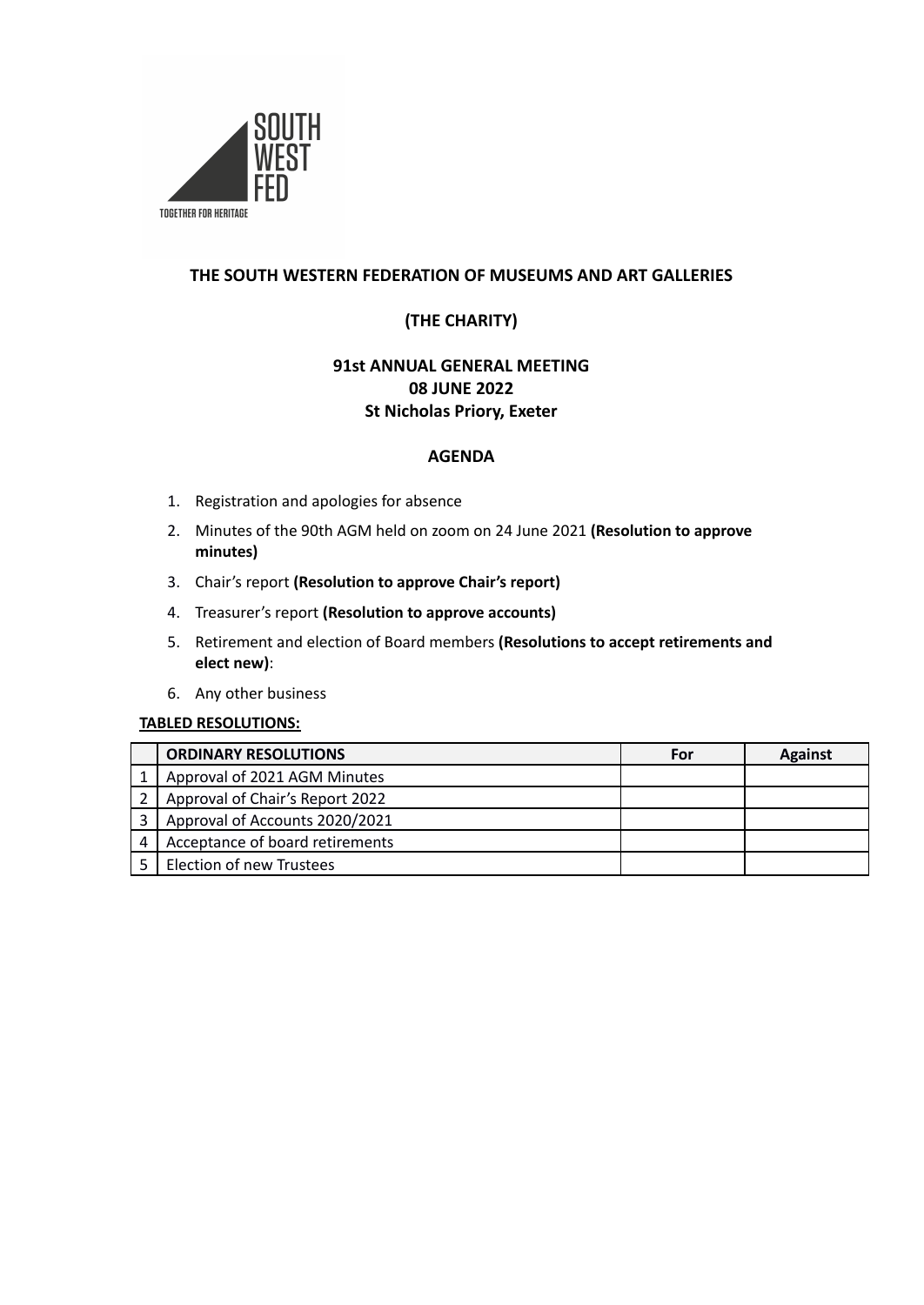

## **THE SOUTH WESTERN FEDERATION OF MUSEUMS AND ART GALLERIES**

**(THE CHARITY)**

### **91st ANNUAL GENERAL MEETING**

### **08 JUNE 2022**

**St. Nicholas Priory, Exeter**

## **NOTICE OF ANNUAL GENERAL MEETING**

Notice is hereby given that the 91st annual general meeting (**Meeting**) of the Charity will be held at St Nicholas Priory in Exeter on **Wednesday, 08 June 2022 at 12pm.**

As a member of the Charity, you will be asked to consider and vote on the resolutions below.

Unless otherwise defined, terms (whether capitalised or not) used in this document have the meanings given to them in the Charity's articles of association (**Articles**) and/or rules (**Rules**).

#### **Ordinary resolutions**

- 1. THAT the minutes of the Charity's 2021 annual general meeting (held on zoom on 24 June 2021), a copy of which will be made available via the SWFED website, be received and approved.
- 2. THAT the Charity's accounts for the previous financial year, a copy of which will be made via the SWFED website, be received and approved.
- 3. THAT the Chair's report on the Charity's activities since the 2021 AGM, a copy of which will be made available in the AGM PACK, be received and approved.
- 4. THAT the retirement of those Charity Board members who wish to retire or who are retiring by rotation, in each case to be announced at the Meeting, be received and accepted.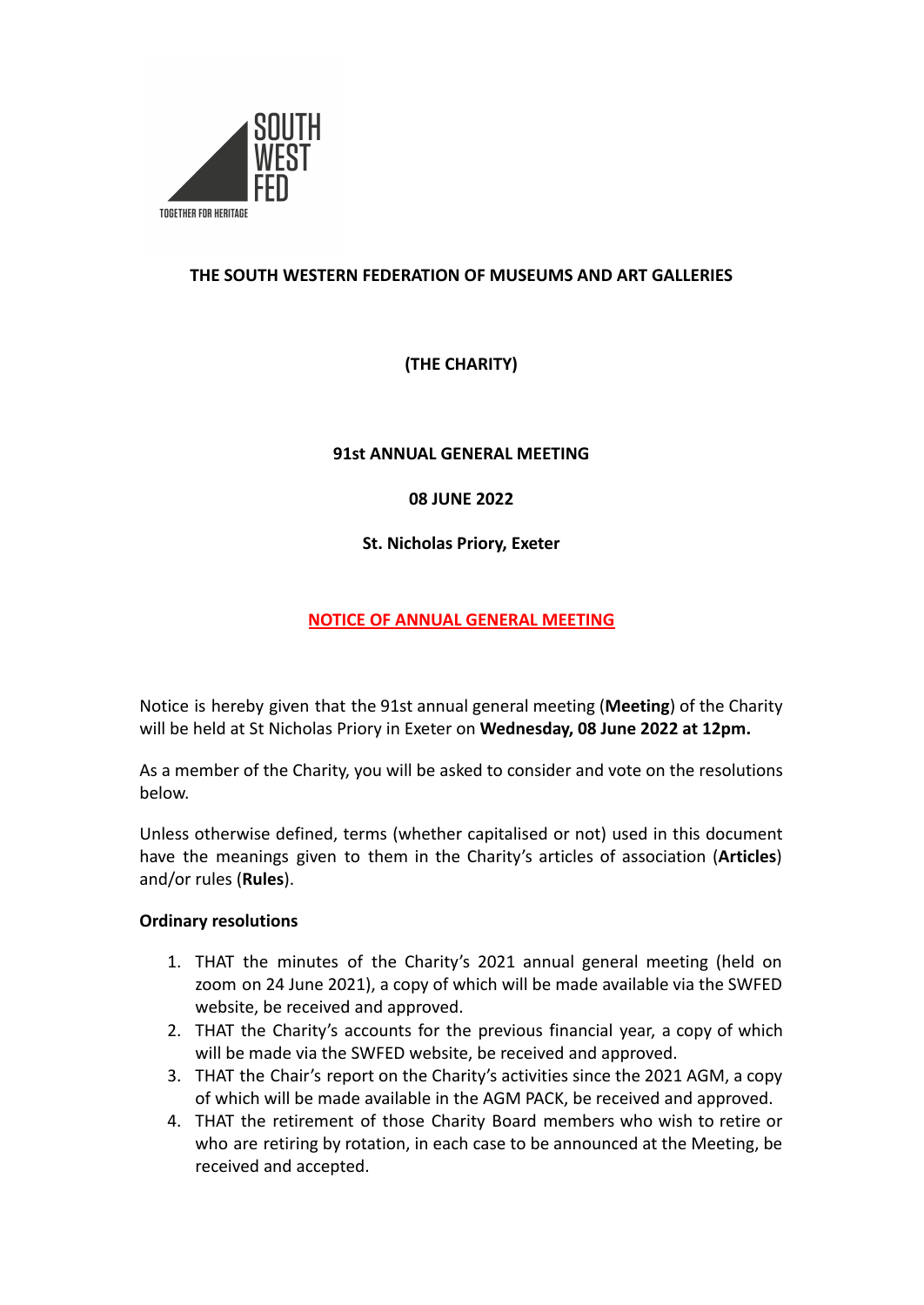

5. THAT nominations made in advance of and during the Meeting in order to elect individuals to fill certain roles on the Charity's Board be received and accepted (as appropriate).

**If you cannot attend the Meeting yourself**, you may also like to appoint someone to attend, speak and vote at the Meeting on your behalf (including in respect of the nominations), in which case please complete the enclosed proxy form in accordance with the accompanying notes.

Please note that completed board nomination and/or proxy forms must be received by the Charity **no later than 9:00 a.m. on Tuesday, 07 June 2022**. Please see the instructions enclosed.

**By order of the Charity's board**

**Claire Dixon, Chair**

**The South Western Federation of Museums and Art Galleries**

Registered office:

5 Moccasin Way

Street

Somerset

BA16 0GS

Charity number: 1113399

Company number: 05536131

3 June 2019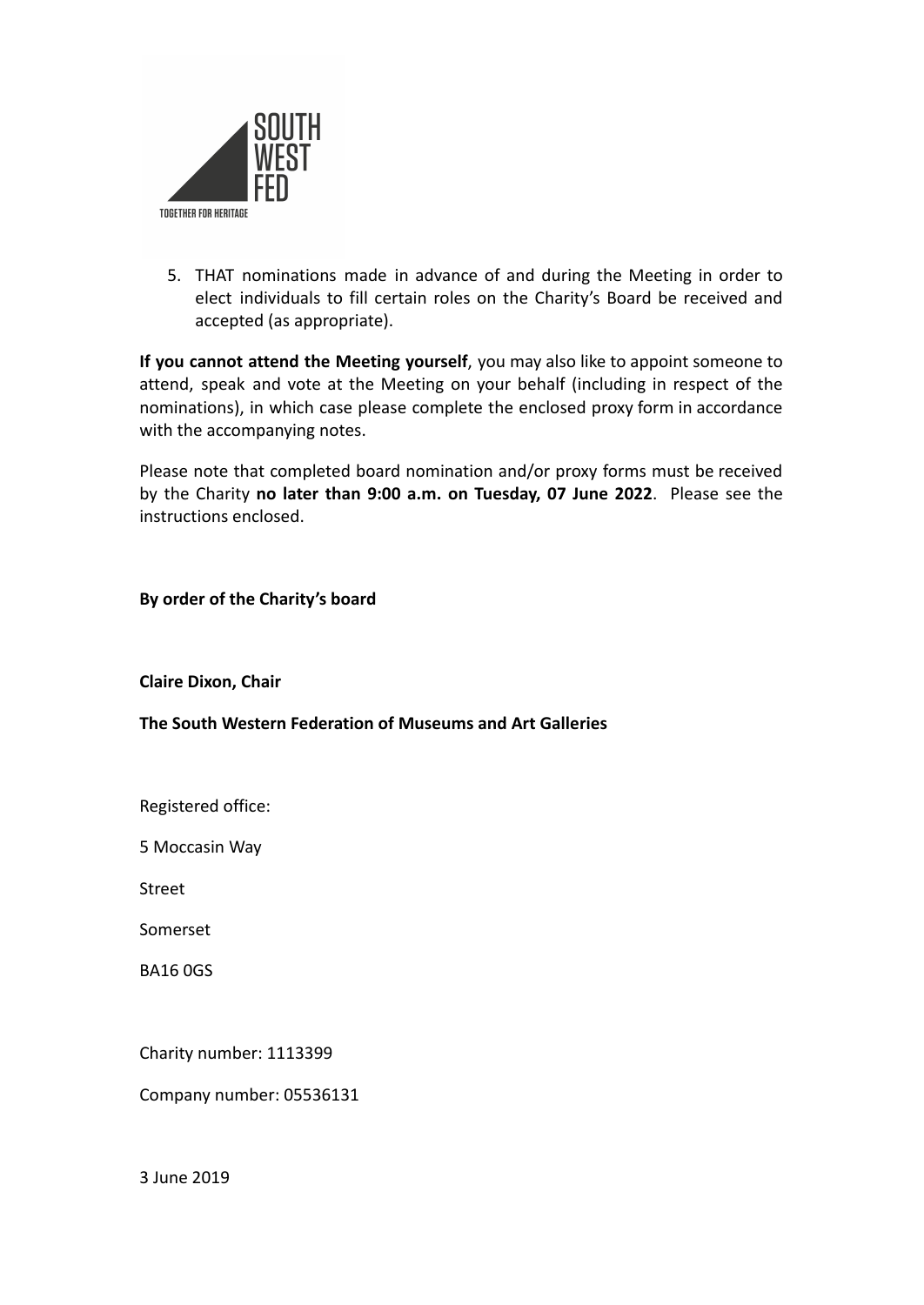

#### **Enclosures:**

- 1. Chairs Report
- 2. Finance Report
- 3. Accounts 2021/2022
- 4. Form of proxy
- 5. Board nominations form

### **Notes to the notice of the Meeting**

#### **Appointment of proxy**

1. If you are a member who is entitled to attend and vote at the Meeting, you are entitled to appoint one or more proxies to exercise all or any of your rights to attend, speak and vote at the Meeting and you should have received a proxy form with this notice of meeting. A proxy does not need to be a member of the Charity but must attend the Meeting to represent you. You can only appoint a proxy using the procedures set out in these notes and the notes to the proxy form.

2. If you wish your proxy to speak on your behalf at the Meeting you will need to appoint your own choice of proxy (not the Chair) and give your instructions directly to them.

3. If you do not give your proxy an indication of how to vote on any resolution, your proxy will vote or abstain from voting at his or her discretion. Your proxy will vote (or abstain from voting) as he or she thinks fit in relation to any other matter which is put before the Meeting.

4. The notes to the proxy form explain how to direct your proxy how to vote on each resolution.

To appoint a proxy using the proxy form, the form must be:

- completed and signed;
- sent or delivered to the Charity using one of the following methods and related details: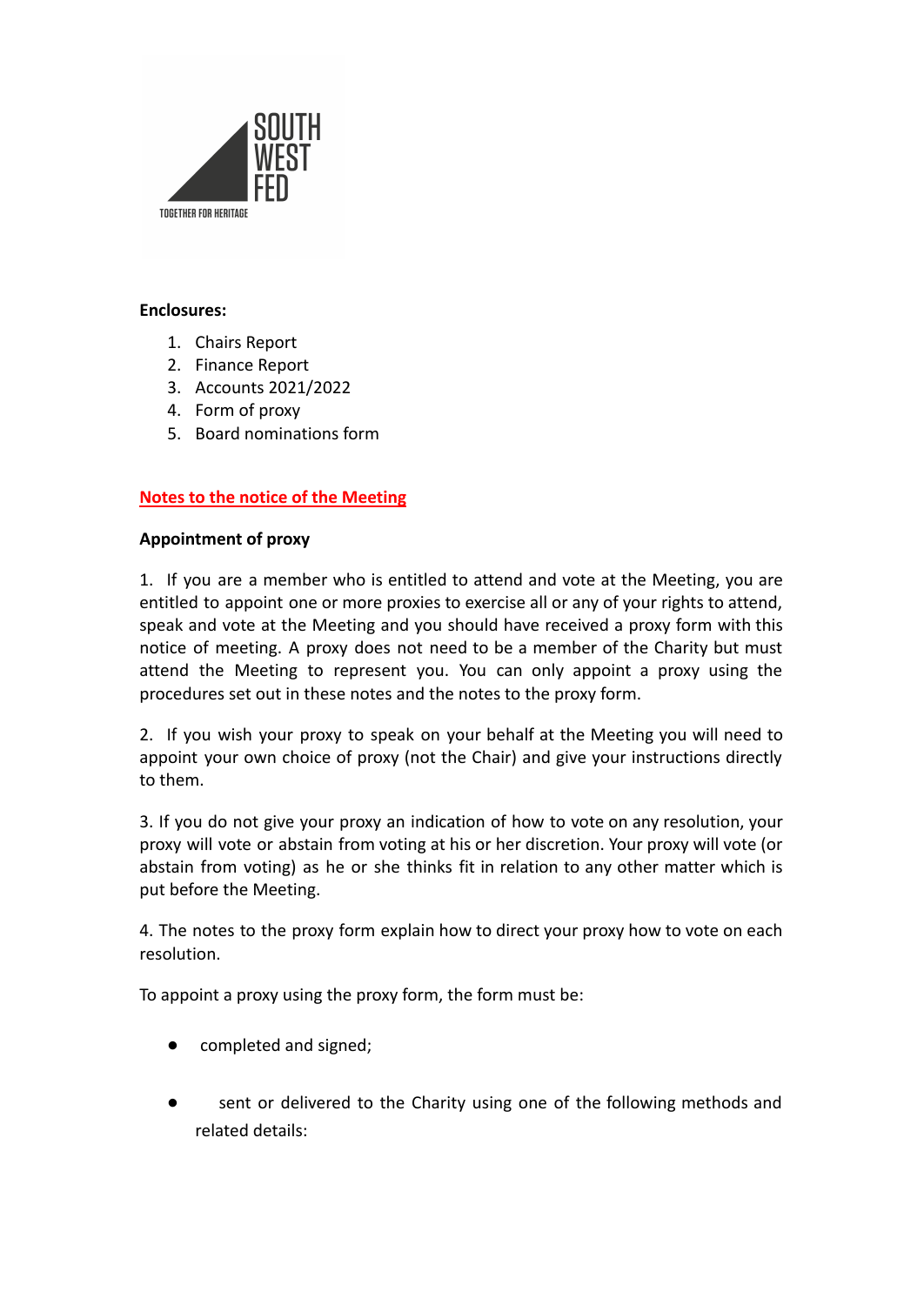

- by post to the Charity's registered office: FAO: Company Secretary, Station Lodge, Lanhydrock, Bodmin, Cornwall, PL30 3AQ; or
- by email: info@swfed.org.uk with subject header "SOUTH WEST FED 2022 AGM"; and
- received by the Charity **no later than 9:00 a.m. on Tuesday, 07 June 2022**.

5. In the case of a member which is a company/institution, the proxy form must be executed under the company/institution's common seal or signed on its behalf by an officer or attorney for the company/institution. Any power of attorney or other authority under which the proxy form is signed (or a duly certified copy of such power or authority) must be included with the proxy form.

## **Changing proxy instructions**

6. Members may change proxy instructions by submitting a new proxy appointment using the method set out above. Note that the cut-off time for receipt of proxy appointments also applies in relation to amended instructions; any amended proxy appointment received after the relevant cut-off time will be disregarded.

7. If you submit more than one valid proxy appointment, the appointment received last before the latest time for the receipt of proxies will take precedence.

#### **Termination of proxy appointment**

8. A member may change a proxy instruction but to do so you will need to inform the Charity in writing by sending a signed notice (in hard copy or by email, as set out below) clearly stating your intention to revoke your proxy appointment to the Charity. In the case of a member which is a company/institution, the revocation notice must be executed under the company/institution's common seal or signed on its behalf by an officer or attorney for the company/institution. Any power of attorney or any other authority under which the revocation notice is signed (or a duly certified copy of such power or authority) must be included with the revocation notice.

9. In either case, the revocation notice must be received by the Charity **no later than 9:00 a.m. on Tuesday, 07 June 2022**.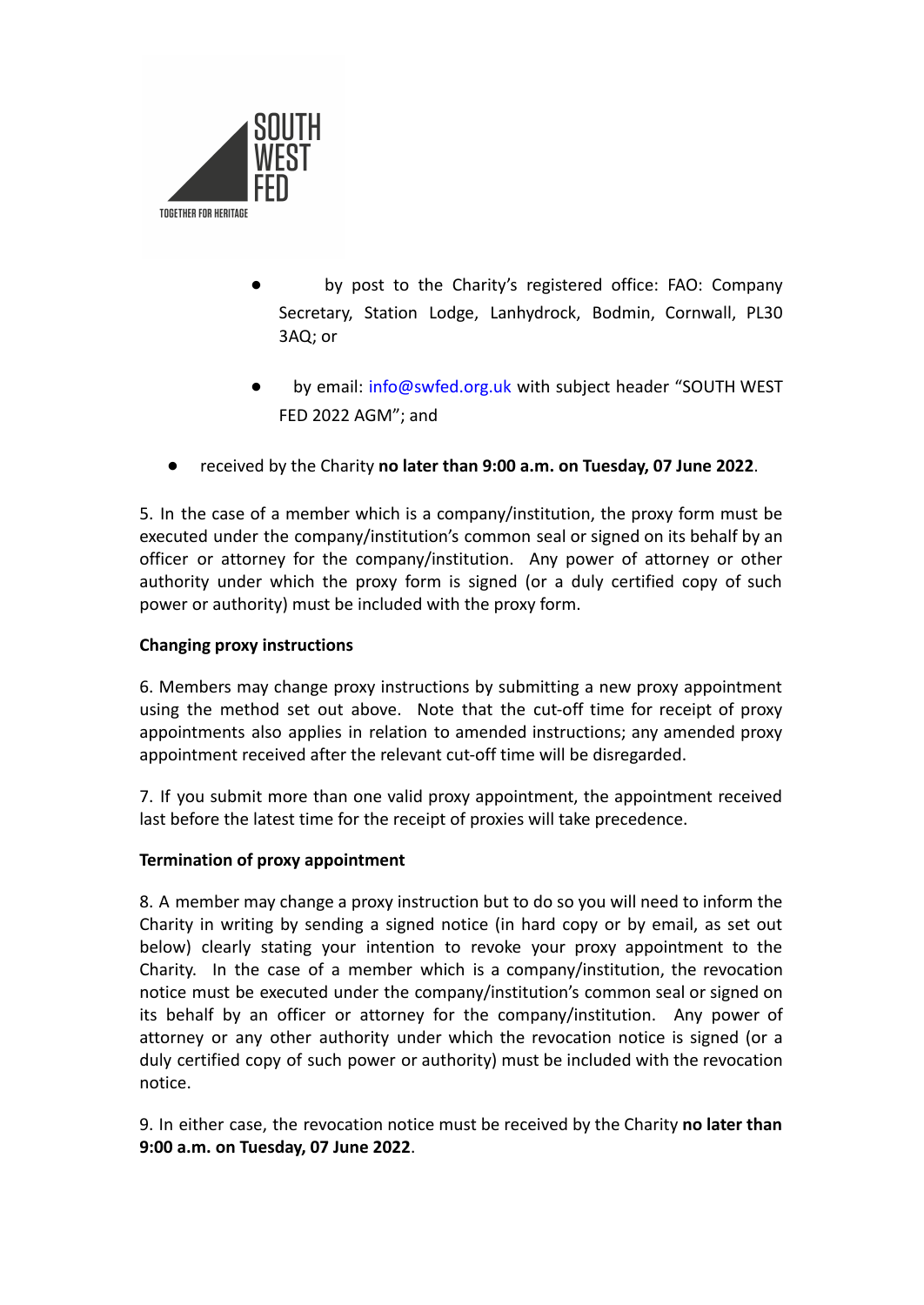

10. If you attempt to revoke your proxy appointment but the revocation is received after the time specified, your original proxy appointment will remain valid unless you attend the Meeting and vote in person.

11. Appointment of a proxy does not preclude you from attending the Meeting and voting in person. If you have appointed a proxy and attend the Meeting in person, your proxy appointment will automatically be terminated.

### **Communication**

- 12. Except as provided above, members who have general queries about the Meeting should contact the Company Secretary in writing using one of the following methods and related details:
	- by post to the Charity's registered office: FAO: Company Secretary, Station Lodge, Lanhydrock, Bodmin, Cornwall, PL30 4AQ; or
	- by email: info@swfed.org.uk with subject header "SOUTH WEST FED 2022 AGM".

No other methods of communication will be accepted.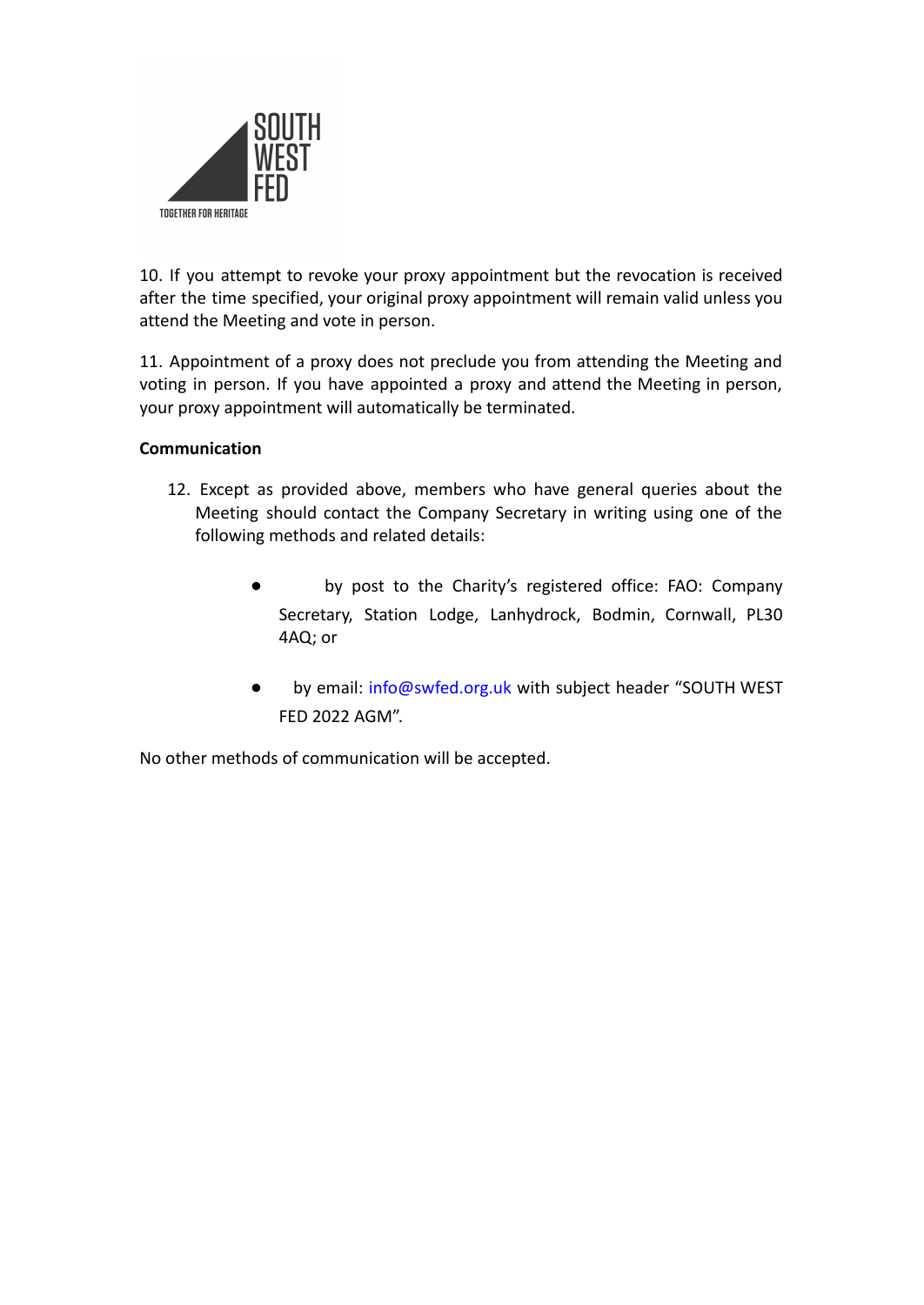

## **THE SOUTH WESTERN FEDERATION OF MUSEUMS AND ART GALLERIES**

# **(THE CHARITY)**

#### **91st ANNUAL GENERAL MEETING**

**08 JUNE 2022**

**ZOOM**

# **FORM OF PROXY**

## [PLEASE COMPLETE MEMBER NAME AND ADDRESS]

#### **Before completing this form, please read the explanatory notes below**

I/We ...................................................................................................................... [FULL NAME[S] IN BLOCK CAPITALS]

being a member of the Charity, appoint the Chair of the meeting or (see note 3 overleaf to complete)

| Insert name: I |  |  |  |
|----------------|--|--|--|
|----------------|--|--|--|

as my/our proxy to attend, speak and vote on my/our behalf at the 91st annual general meeting of the Charity to be held on **Wednesday, 08 June 2022 at 12pm** (**Meeting**) and at any adjournment of the Meeting.

I/We direct my/our proxy to vote on the following resolutions as I/we have indicated by marking the appropriate box with an 'X'.

#### **ORDINARY RESOLUTIONS**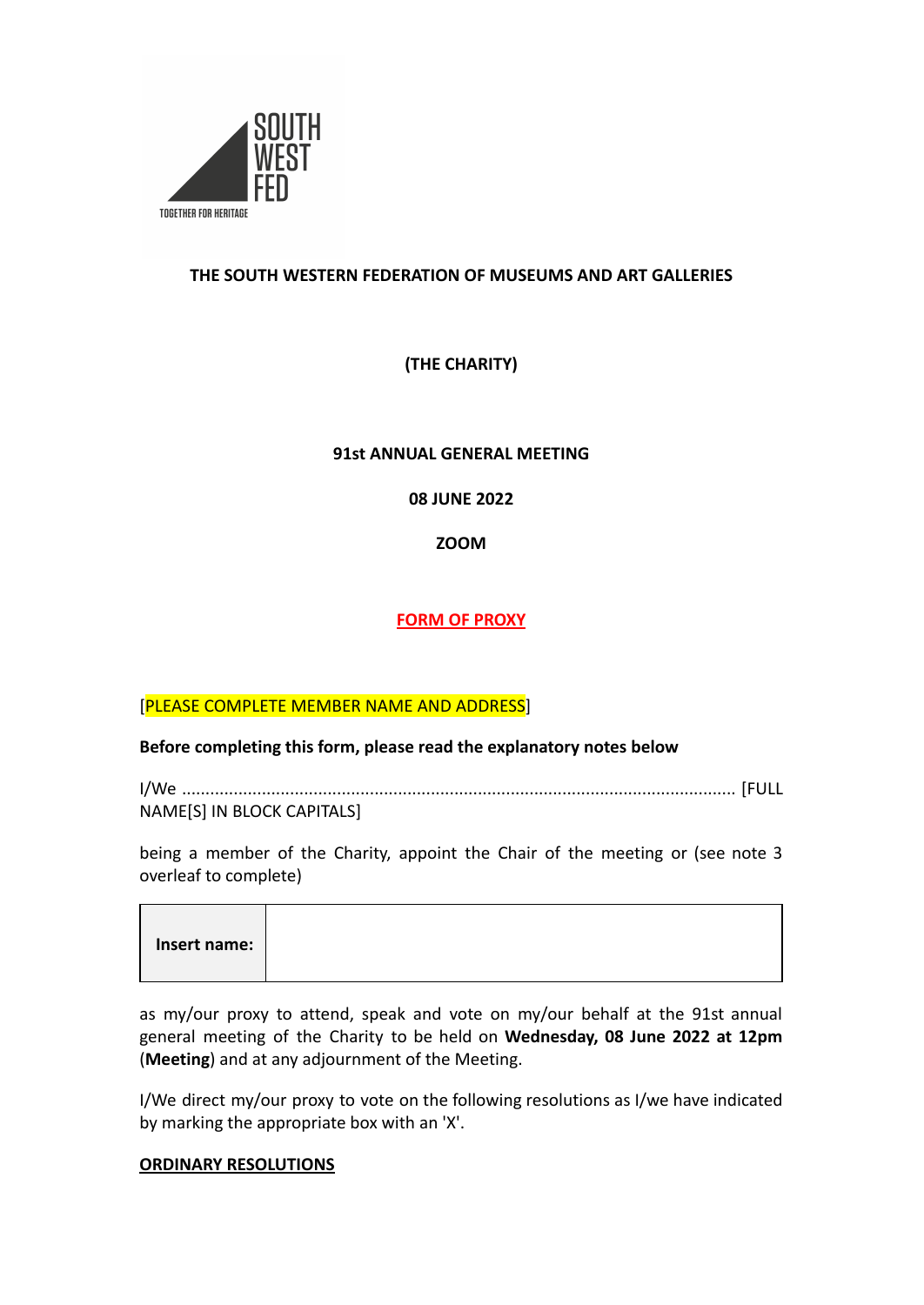

|                | <b>ORDINARY RESOLUTIONS</b>                                                                                                                                                              | For | <b>Against</b> |
|----------------|------------------------------------------------------------------------------------------------------------------------------------------------------------------------------------------|-----|----------------|
| 1              | THAT the minutes of the Charity's 2021 annual<br>general meeting (held on 24 June 2021), a copy<br>of which will be made available at the Meeting,<br>be received and approved           |     |                |
| $\overline{2}$ | THAT the Charity's accounts for the previous<br>financial year, a copy of which will be made<br>available at the Meeting, be received and<br>approved                                    |     |                |
| 3              | THAT the Chair's report on the Charity's<br>activities since the 2021 AGM, a copy of which<br>will be made available at the Meeting, be<br>received and approved                         |     |                |
| 4              | THAT the retirement of those Charity Board<br>members who wish to retire or who are retiring<br>by rotation, in each case to be announced at<br>the Meeting, be received and accepted    |     |                |
| 5              | THAT nominations made in advance of and<br>during the Meeting in order to elect individuals<br>to fill certain roles on the Charity's Board be<br>received and accepted (as appropriate) |     |                |

*For those not attending the Meeting in person, please see and complete as required the enclosed board nominations and this proxy form in order to vote*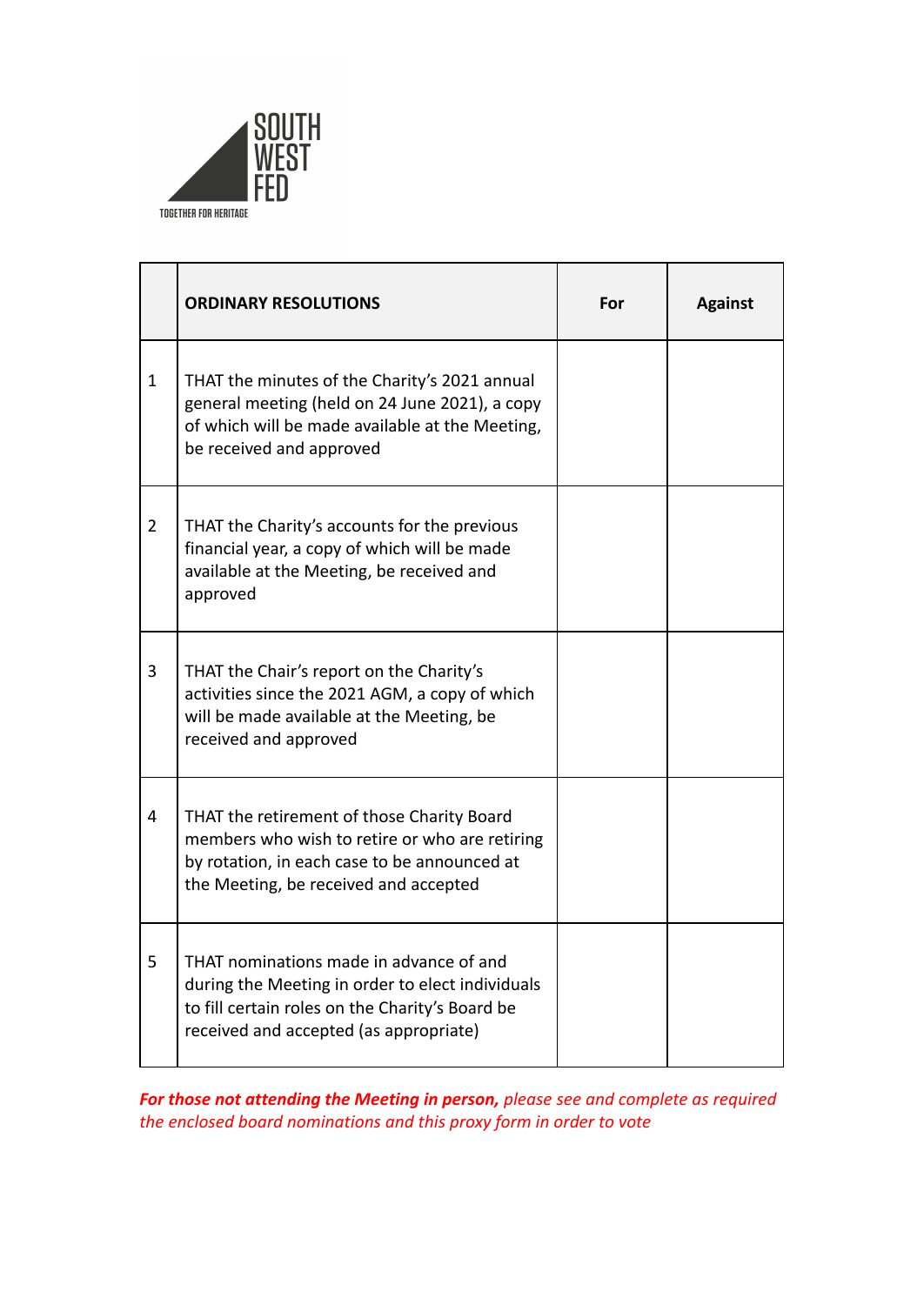

## **SPECIAL RESOLUTION**

| <b>SPECIAL RESOLUTION</b> | For | <b>Against</b> |
|---------------------------|-----|----------------|
|                           |     |                |

*For those not attending the Meeting in person, please complete this proxy form in order to vote*

| Member name (please print) and signature | <b>Date</b> |
|------------------------------------------|-------------|
|                                          |             |

## **Notes to the form of proxy**

#### **Form of proxy**

1. As a member of the Charity you are entitled to appoint a proxy or proxies to exercise all or any of your rights to attend, speak and vote at a general meeting of the Charity, including the Meeting. You can only appoint a proxy using the procedures set out in these notes.

2. Appointment of a proxy does not preclude you from attending the Meeting and voting in person. If you have appointed a proxy and attend the Meeting in person, your proxy appointment will automatically be terminated.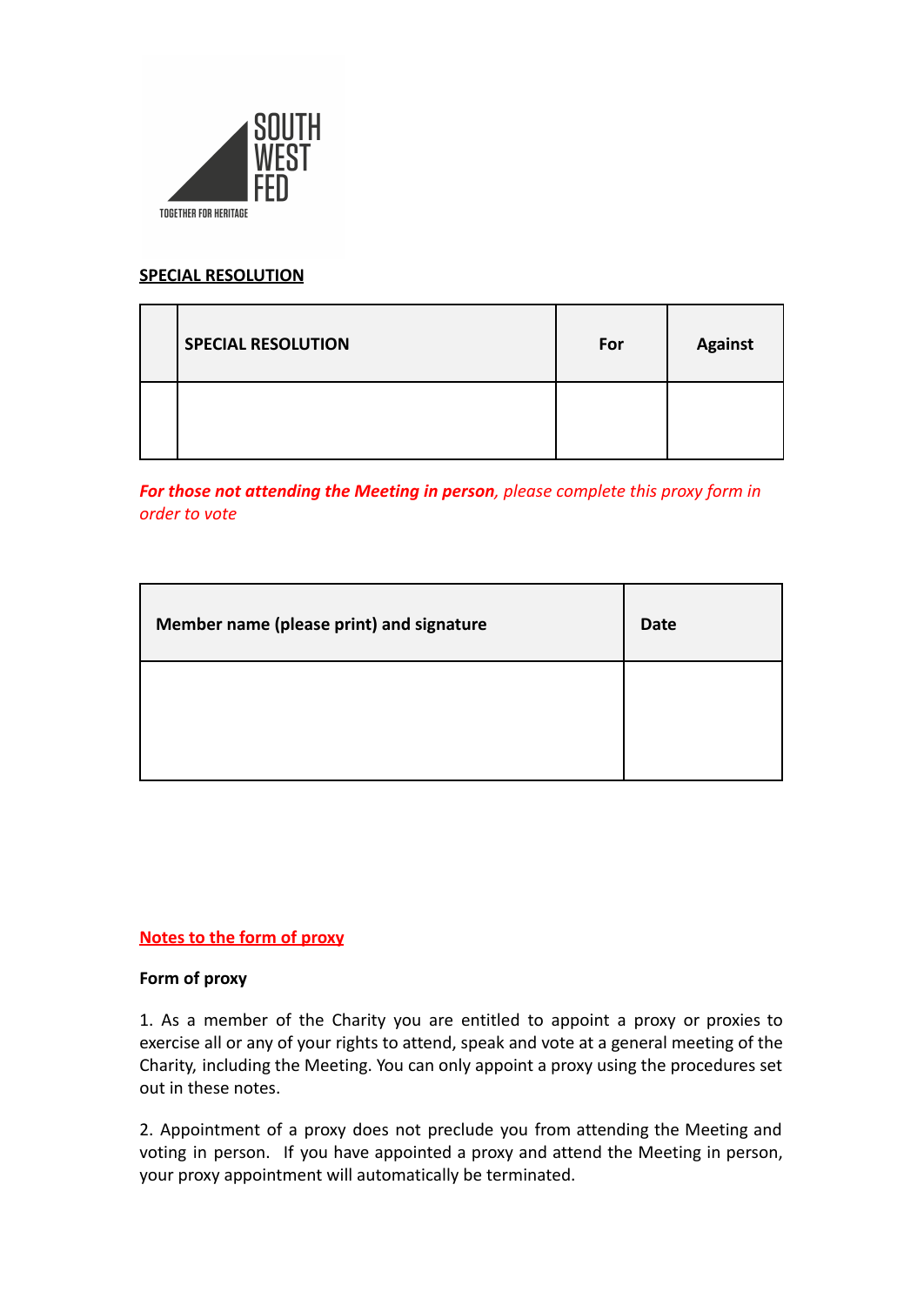

## **Appointment**

3. A proxy does not need to be a member of the Charity but must attend the Meeting to represent you. If you wish to appoint a proxy other than the Chair, insert their full name in the box. If you leave this space blank, the Chair will be appointed your proxy. Where you appoint as your proxy someone other than the Chair, you are responsible for ensuring that they attend the Meeting and are aware of your voting intentions. If you wish your proxy to make any comments on your behalf, you will need to appoint someone other than the Chair and give them the relevant instructions directly.

#### **Voting directions**

4. To direct your proxy how to vote on the resolutions mark the appropriate box with an "X". If no voting indication is given, your proxy will vote or abstain from voting at his or her discretion. Your proxy will vote (or abstain from voting) as he or she thinks fit in relation to any other matter which is put before the Meeting, including a motion to adjourn.

#### **Returning your form of proxy**

- 5. To appoint a proxy using this form, the form must be:
	- completed and signed;
	- sent or delivered to the Charity using one of the following methods and related details:
		- by post to the Charity's registered office: FAO: Company Secretary, 5 Moccasin Way, Street, Somerset BA16 0GS; or
		- by email: info@swfed.org.uk with subject header "SOUTH WEST FED 2022 AGM";
	- received by the Charity no later than 9:00 a.m. on Tuesday, 07 June 2022.

6. In the case of a member which is a company/institution, this proxy form must be executed under the company/institution's common seal or signed on its behalf by an officer or attorney for the company/institution. Any power of attorney or any other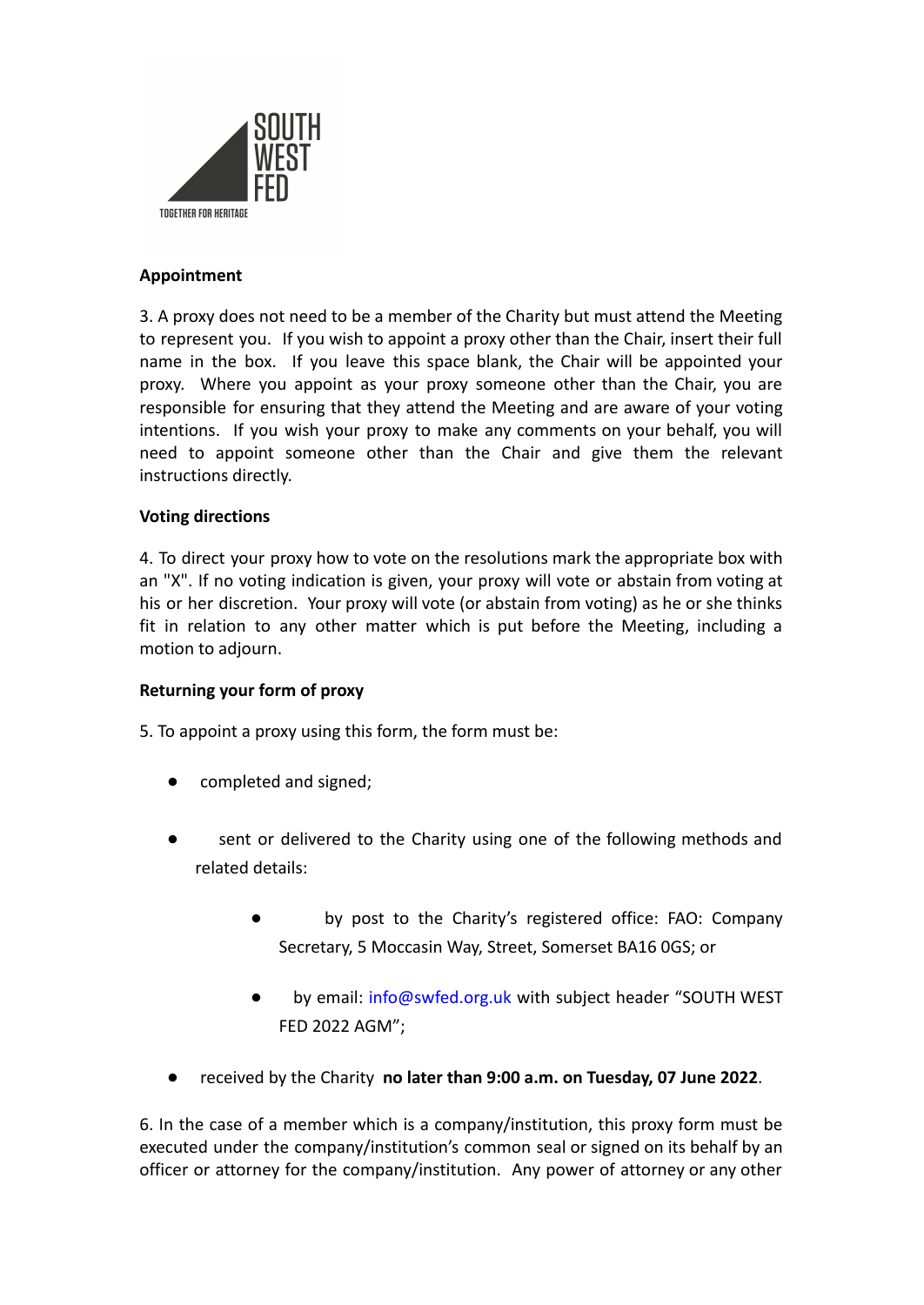

authority under which this proxy form is signed (or a duly certified copy of such power or authority) must be included with the proxy form.

7. If you submit more than one valid proxy appointment, the appointment received last before the latest time for the receipt of proxies will take precedence. For details of how to change your proxy instructions or revoke your proxy appointment, see the notes to the notice of meeting.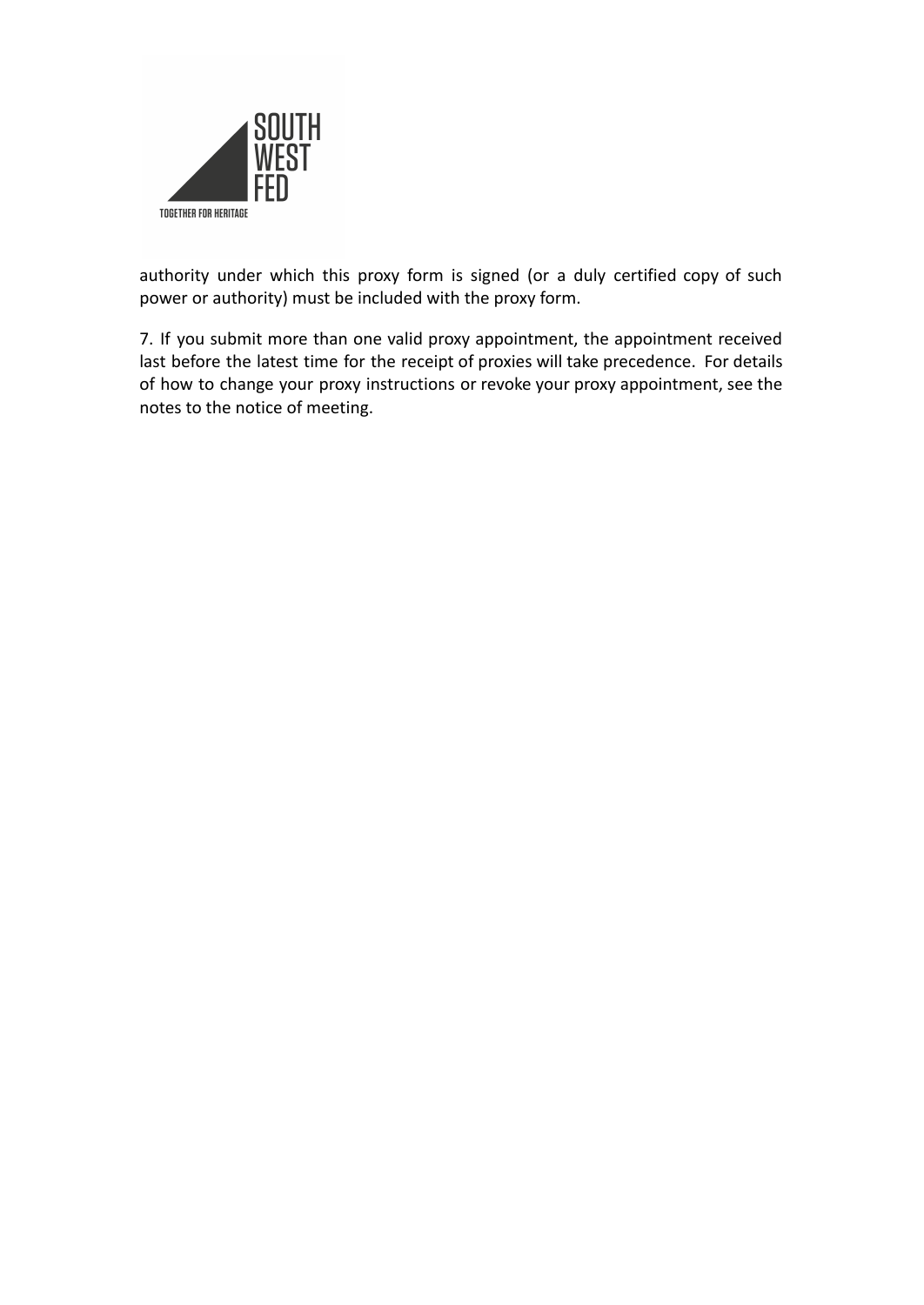

# **AGM – Chair's Report**

As Chair of the South West Fed I am delighted to welcome you to our 91st AGM, my fourth and final AGM as Chair. It is great to welcome you during what is feeling like a year that remains challenging, but also brings hope for the long term future of our sector.

Last year's AGM was again held online and thanks to the attendance of many supportive members, we were able to implement some vital changes to the structure of the Board, that have enabled us to move forward and ensure relevance and support for those working and volunteering in culture and heritage, as well as those looking to enter the sector. I would like to thank those who have continue to support us and to those who have continually attended our online events, ensuring we can continue to operate viably but also learn from each event, to understand how we can continue to provide activity that is inspiring, motivational, relevant and of interest to as many people as possible.

Looking back on 2021, there are some highlights it is important to remember:

- We celebrated 90 years of the South West Fed, culminating in an event at No. 1 Royal Crescent in bath. Many joined us to raise a glass in the sunshine and celebrate the South west Fed's rich history, long term success and continual ability to evolve and remain relevant
- We continued to hold our events online and attendance was very encouraging. Event evaluation has also continued to be an important tool for us, informing future event topics and helping us to understand how the South West Fed can be most useful to its members
- At our AGM in June last year, we successfully passed through some changes to the Board roles that enabled us to focus on the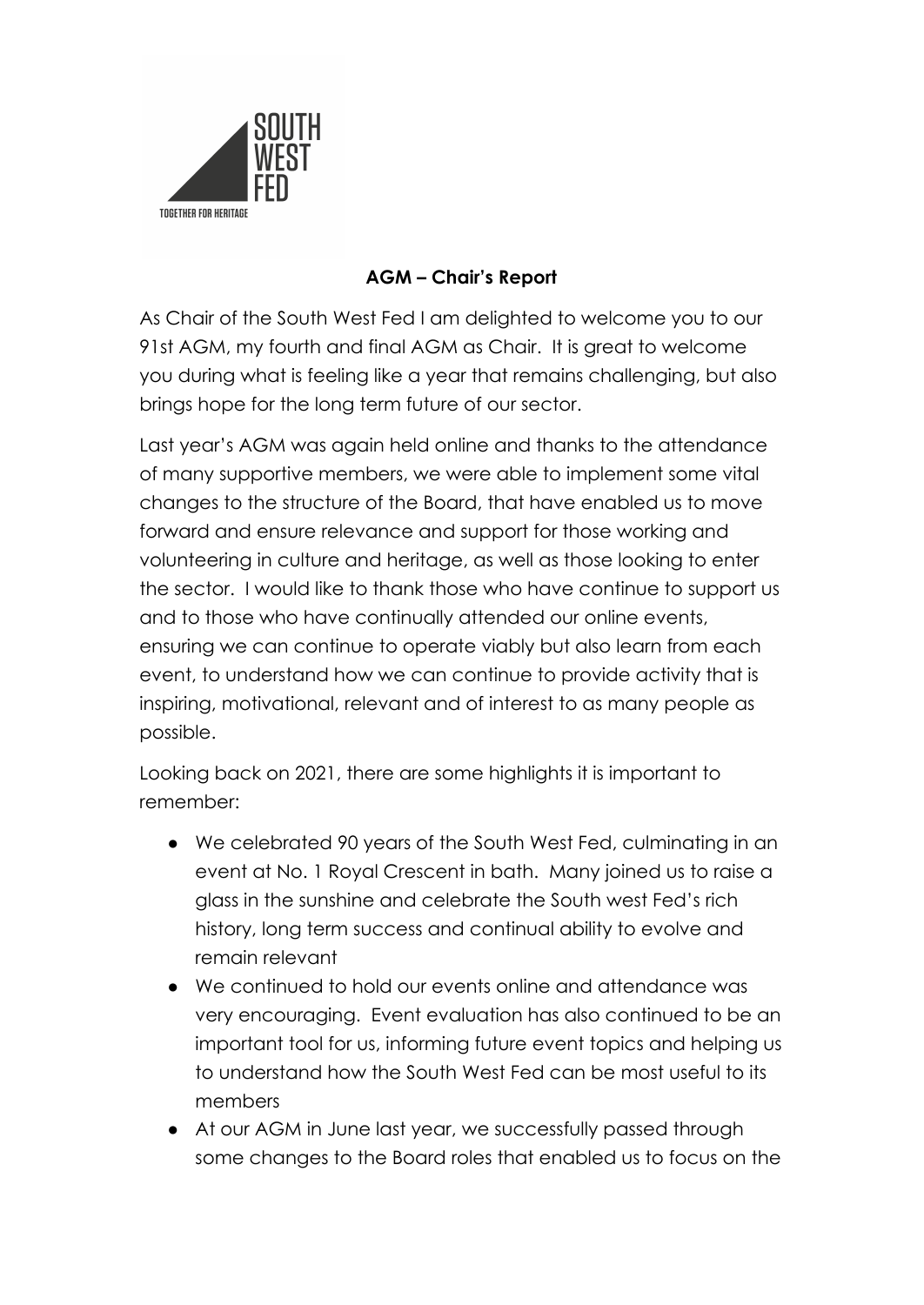

new programme and ensure each board member had a clear and defined role to play, whilst remaining committed to supporting our wider partners and networks t share information and resources

This year's AGM again contains no special resolutions, an indication of the current stability of the organisation, and the success of our current strategy. We hope to welcome our new board members subject to member approval and you will see from the Finance Report that we continue to be in a stable position, with reserves that can again cover all our core costs for at least one year. In addition, we welcome the opportunity to support the Daphne Bullard, Kathy Callow and Elizabeth Hammond Association, by taking on the remainder of their funds, to enable the small museum grant programme to continue in memory of Kathy Callow, for whom the South West and its rich heritage, was so important. We will be working with members to launch the museum grant scheme in the coming years, as the sector moves closer to full recovery and increased capacity to invest in new projects. It will be a fantastic opportunity to provide support to culture and heritage and ensure the profile of the South West Fed remains strong and present across the region, whilst honouring the memory of Kathy.

We have continued to provide free membership and an affordable programme of events. As we confront ongoing and new financial challenges due to the economic climate, war in Ukraine and slow recovery of audiences, especially international tourism, I am proud of our ability to keep prices low for both online and on-site events, to provide access for as many people as possible.

I would like to thank those board members who are standing down at this AGM. Both Craig Dixon and Andrew Thompson have provided invaluable support and Will has brought great energy and new ideas to the Board. Craig has been working hard behind the scenes to provide regular, and clear accounts each month and ensure we can manage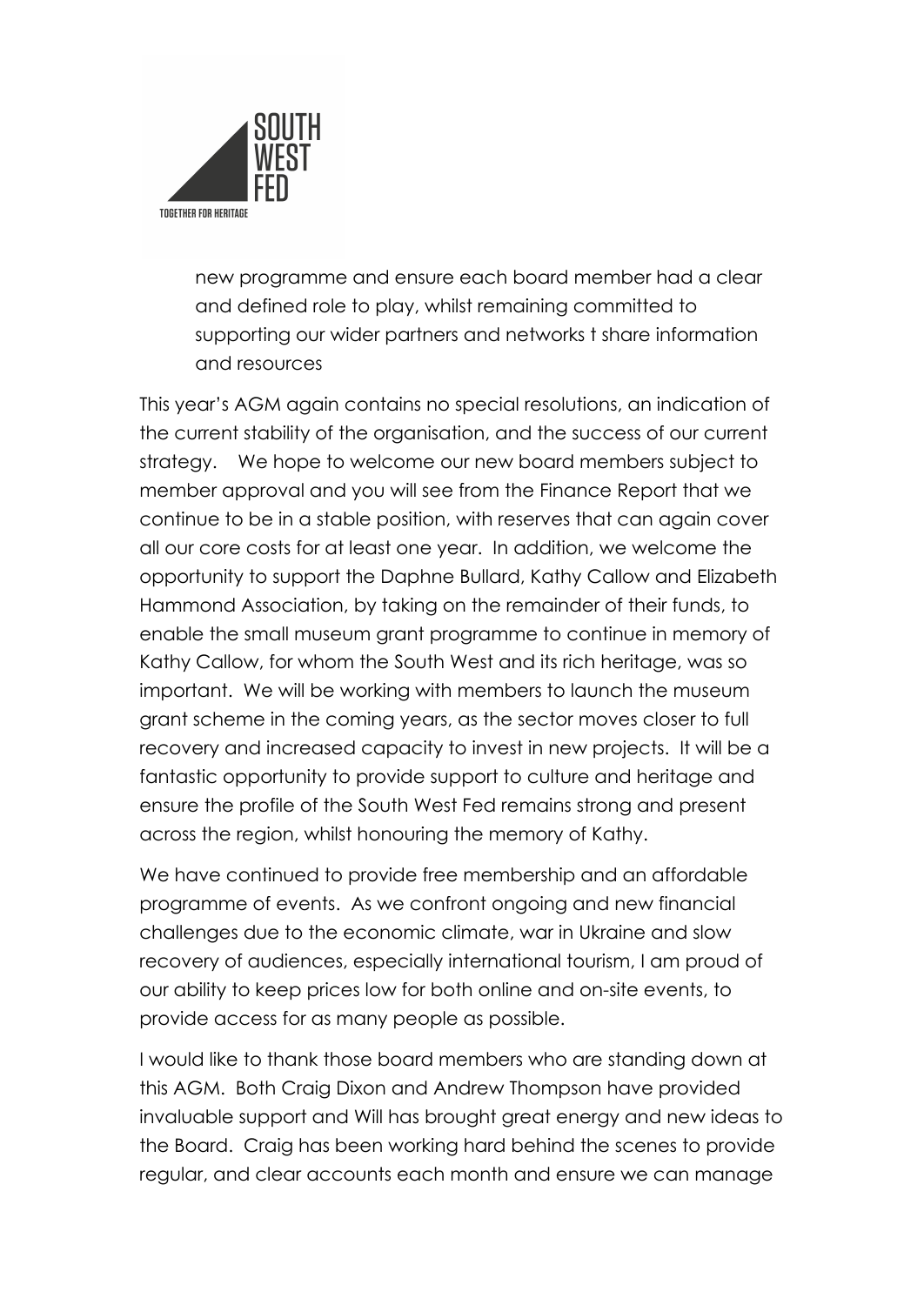

cash flow, monitor viability and provide strong and accurate forecasting. Thanks to his hard work, we are handing over a well-managed and documented processes and systems to the new Treasurer.

Will has helped us to shape our offer for students, creating new peer network groups, targeted events and platforms to enable us to reach new audiences. As he moves away from student life and develops his career I wish him well and would like to thank him for working with Alison Horgan, our University Relationship Manager, to develop our student offer.

Andrew's contribution to the South West Fed over so many years and in several roles, has been hugely significant. Andrew has been a huge help and support to me, stepping in to the Vice Chair role during the height of the pandemic, driving and delivering the new programme and supporting his colleague son the board. Our ongoing and long-term success is in no small way, due to his ongoing efforts, enthusiasm and commitment and I am hugely grateful that he remained on the board during what has been such a difficult few years. I will greatly miss working with him and am sure my colleague son the Board echo my thanks for his hard work.

As always, I am hugely thankful for the support of our board, especially during this period of recovery that has continued to be challenging. As a sector, we are witnessing many staff struggling with fatigue and continuing to juggle various commitments and uncertainties. The continued efforts of each board member has been hugely appreciated and it is this ongoing effort that ensures our reputation continues to be strong. It is a testament to this success, that we continue to welcome new Board members. As we later elect those who are standing, I would like to welcome them to this great organisation and reassure them that their colleagues are a supportive and enthusiastic group of people who I will really miss working with. I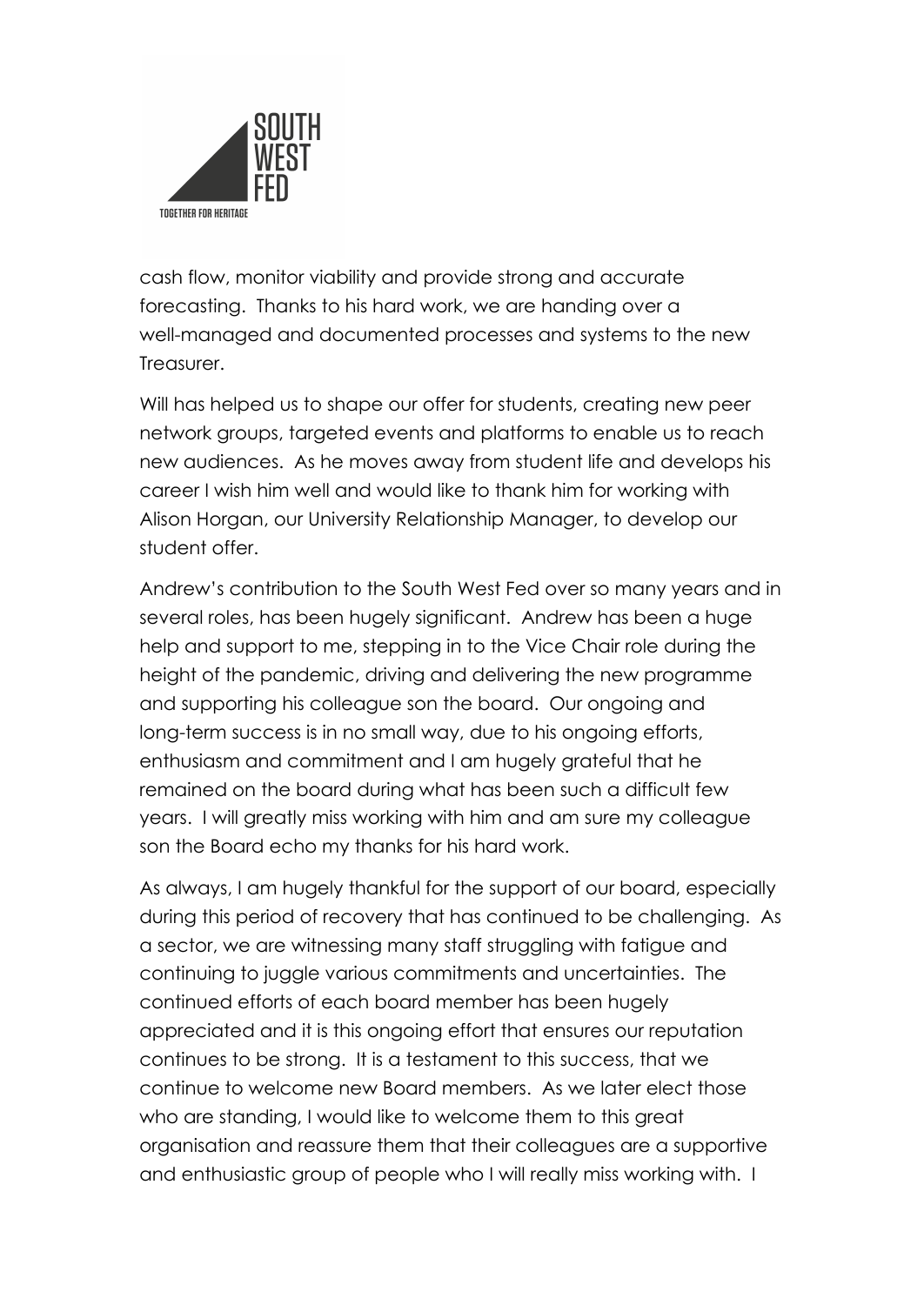

wish you all well as you take the South West Fed forward and continue to shape it for current and future members.

Looking ahead having spent much time in 2021 reflecting on the achievements of the South West Fed during its 90 year history, I am excited that 2022 will provide opportunities for our new Chair to review the changing needs of our sector and ensure we continue to serve our membership.

Finally, I am sad to be leaving the Board this year but also feel it is the right time, having led the organisation through the pandemic, embedded significant change to enable our survival and ensured our financial viability for the long term. I have found this role to be challenging, hugely rewarding and a lot of fun. I wish the new Chair all the best as they take the reins for the next chapter as we continue to support our flourishing and confident heritage community in the South West by creating opportunities to connect and inspire.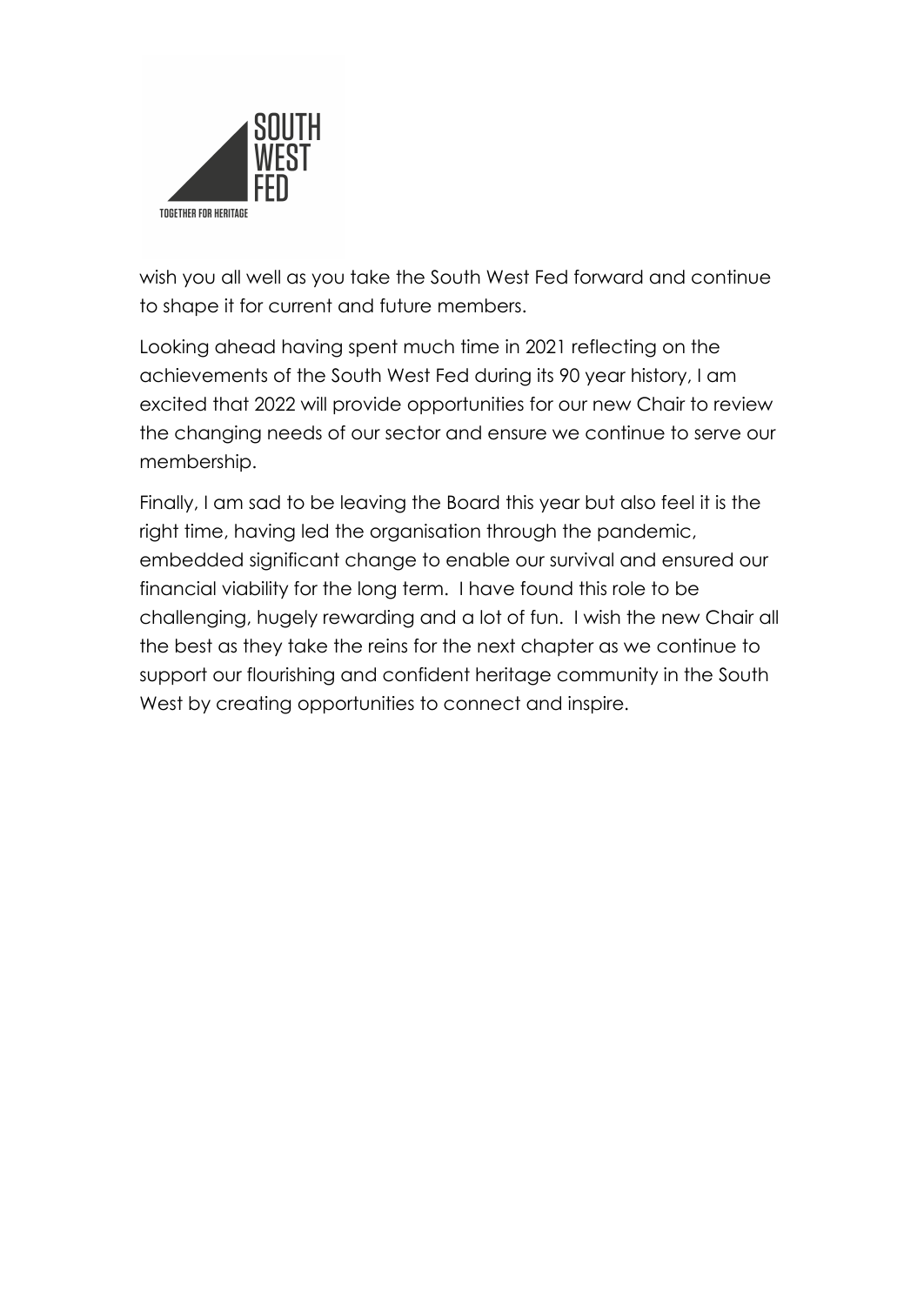

# **AGM Finance Report 2022**

## **Membership Income**

- Membership income for FY20 was £461. This is net of any fees taken by Stripe which is approximately 2.2% of each membership paid through the site.
- This membership is significantly less than reported in the previous year's accounts due to the free membership model. The income received relates to corporate sponsorships.

# **Event Income and Expenditure**

- Event income is reported as £524 for the year. Similar to membership this figure is net of any fees taken by Stripe.
- Expenditure for the events was £54 for fees paid to Stripe and £143.88 payable to Zoom to enable online delivery, shown within website hosting and support costs.
- Other income received in the year was £16 which was a small donation

# **Expenditure (excluding events)**

- Development Officer costs were £220 which represents 1.5 days of support, that included training of Board members
- Website and hosting costs for the year were £116.12
- Gmail email accounts costed £221 for the year
- Due to the significant increase in members, our insurance costs increased to £336
- Other expenses of £21 included the submission of our annual accounts
- Overall we report a small deficit of £109.86 that is not indicative of longer term results, due to the one off cost of £220 for Board training on the new website, without which, we would have generated a small surplus of £110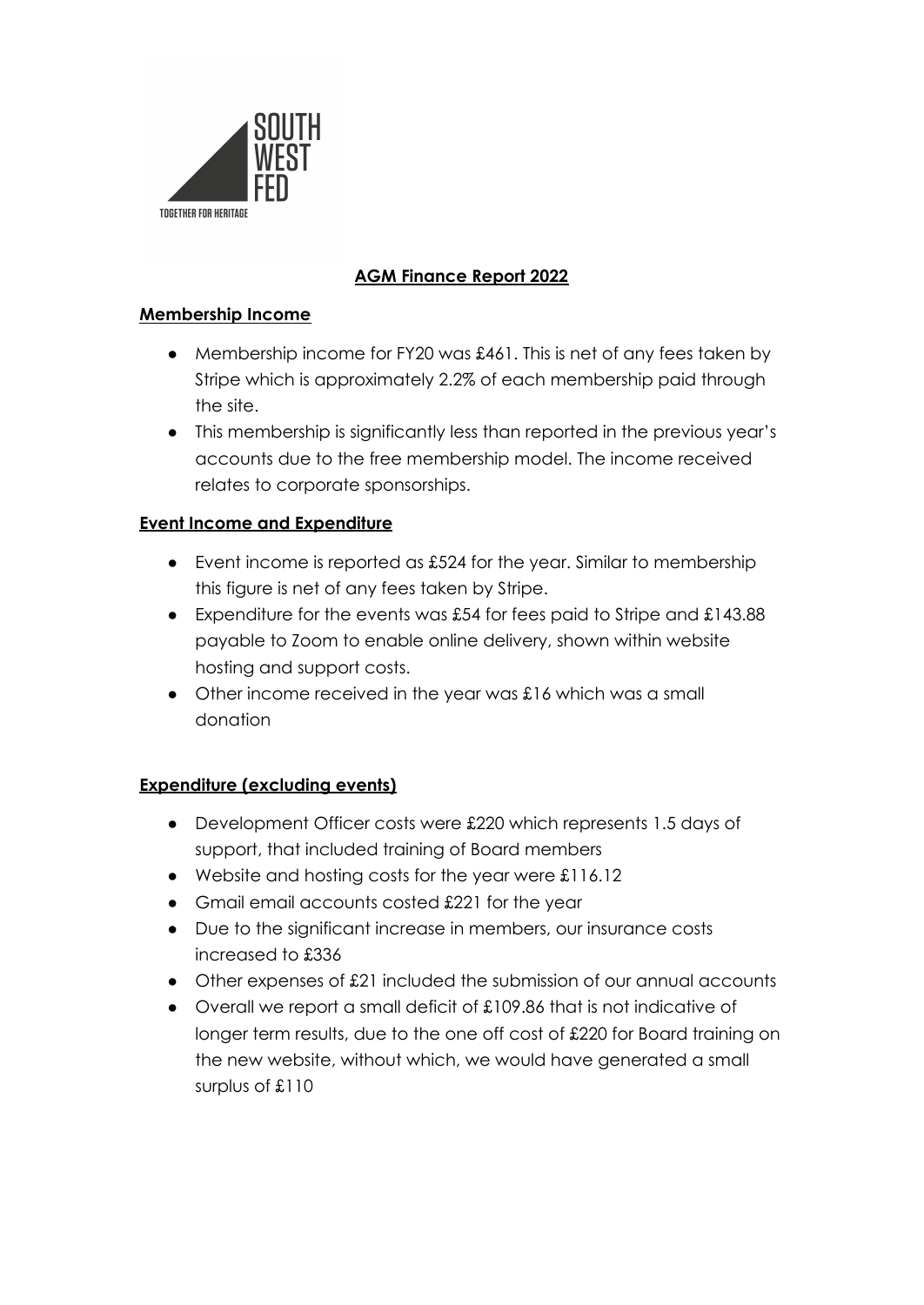

# **General Fund**

● Opening reserves of £4,751.17, deficit of £109.86. Closing reserves £4,641.31

# **Petrology Fund**

● Opening reserves of £1,804.86, income of £0.20. Closing reserves of £1,805.06

# **Cash in Banks**

- Community Account £4,641.31
- Premium Account £1,805.06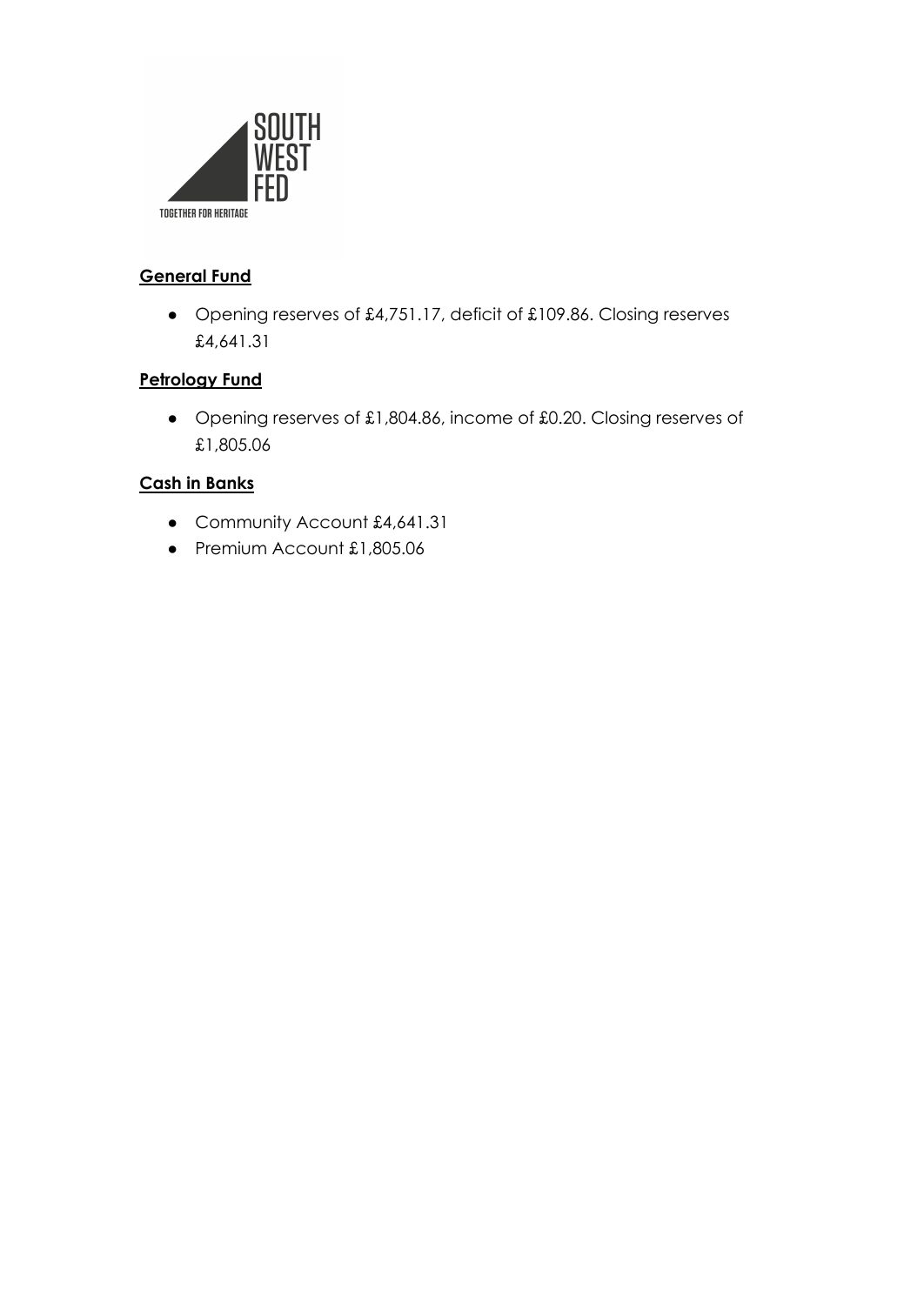

## **THE SOUTH WESTERN FEDERATION OF MUSEUMS AND ART GALLERIES**

# **(THE CHARITY)**

# **91st ANNUAL GENERAL MEETING 08 JUNE 2022 St Nicholas Priory, Exeter**

### **BOARD NOMINATIONS**

The Charity is a company limited by guarantee with charitable status. Trustee and director members of the Charity's board (**Board**) are elected (or re-elected, as applicable) annually, in accordance with the Charity's *existing* articles of association (**Articles**) and rules (**Rules**), copies of which can be found here: [http://www.swfed.org.uk/about-us/.](http://www.swfed.org.uk/about-us/)

Unless otherwise defined, terms (whether capitalised or not) used in this document have the meanings given in the Articles and/or Rules (as applicable).

An individual may be re-elected to the same position on the Board on a maximum of three occasions (i.e. the maximum term an individual may hold in any one position is three years). The Board currently meets quarterly.

At the Charity's upcoming annual general meeting (**Meeting**) at least one third of the current board are required to retire, but may re-stand for election. This year, elections will be held in respect of the following Board positions:

- 1) Chair
- 2) Vice Chair (current Event Admin Assistant standing)
- 3) Treasurer (new nominee standing)
- 4) Social Media Officer (new nominee standing)
- 5) Student Representative (vacant post)
- 6) Creative Programme Lead (current Creative Programme Officer standing)
- 7) Creative Programme Officer (currently co-opted Trustee standing and we are seeking new board members for these roles, to join existing post holders)

All Board nominations should be made in writing to the Secretary using one of the following methods and related details:

> ● by post to the Charity's registered office: FAO: Company Secretary, 5 Moccasin Way, Street, Somerset BA16 0GS; or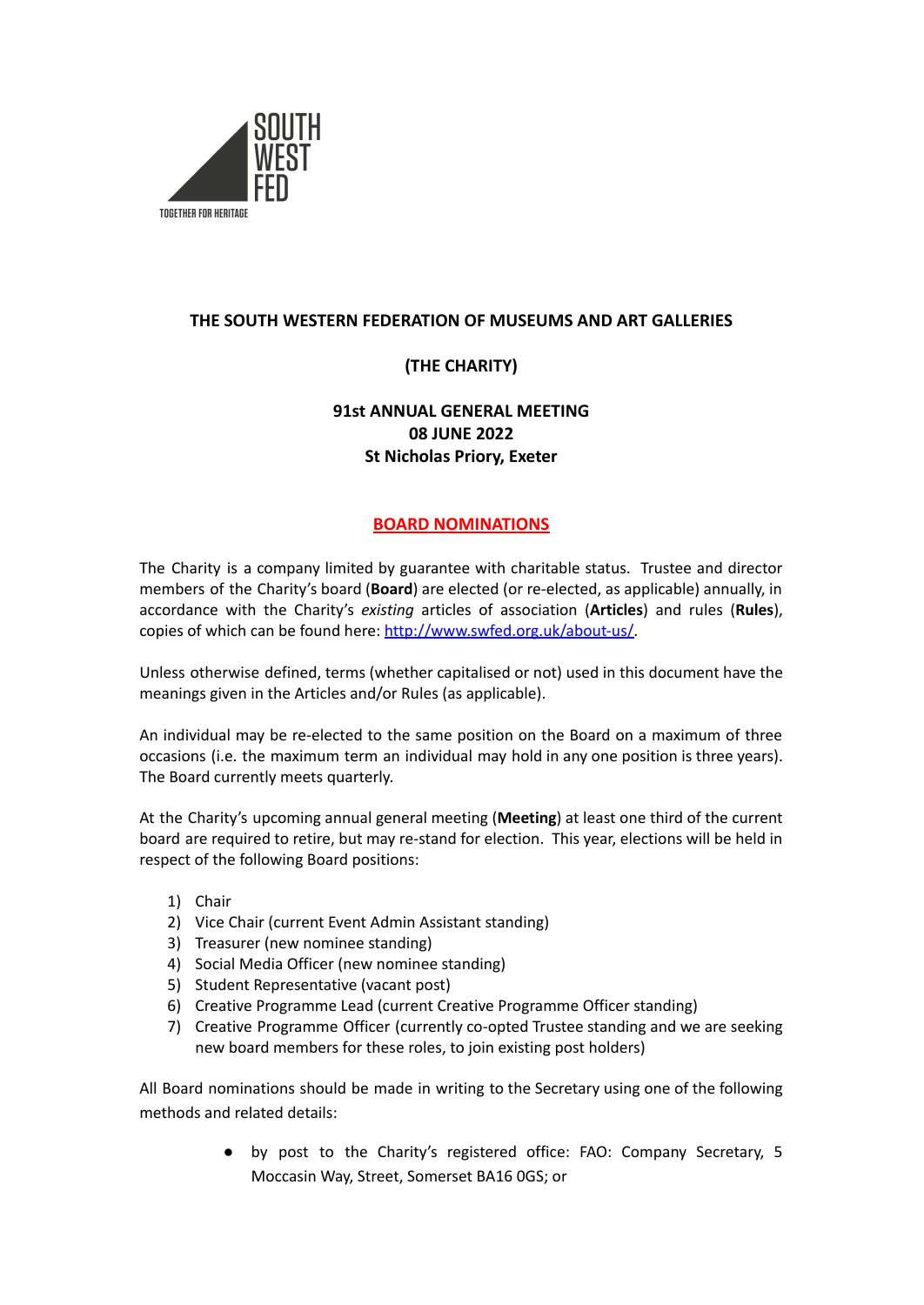

● by email: [info@swfed.org.uk](mailto:info@swfed.org.uk) with subject header "SOUTH WEST FED 2022 AGM"

All Board nominations must be received by **no later than 9:00 a.m. on Tuesday, 07 JUNE 2022.**

In the event of more than one nomination being received, a vote will be held.

If insufficient nominations have been received prior to the Meeting, nominations can be taken from the floor at the Meeting. Nominations must be proposed and seconded. Nominee, proposer and seconder must be paid up members of the Charity (being an individual member or the authorised representative of a corporate/institutional member of the Charity, each such member having one vote, save for the Chair who has a second or casting vote, in each case in accordance with the Articles and the Rules).

Regional representatives must be proposed and seconded by members of their region.

#### **BOARD NOMINATIONS**

| <b>Chair</b>                     |                                 |  |
|----------------------------------|---------------------------------|--|
| Please print name in this column | Please sign name in this column |  |
| Nominee                          |                                 |  |
|                                  |                                 |  |
| Proposed by                      |                                 |  |
|                                  |                                 |  |
| Seconded by                      |                                 |  |
|                                  |                                 |  |

| <b>Vice Chair</b>                |                                 |  |
|----------------------------------|---------------------------------|--|
| Please print name in this column | Please sign name in this column |  |
| Nominee                          |                                 |  |
| Proposed by                      |                                 |  |
| Seconded by                      |                                 |  |

| <b>Treasurer</b>                 |                                 |
|----------------------------------|---------------------------------|
| Please print name in this column | Please sign name in this column |
| Nominee                          |                                 |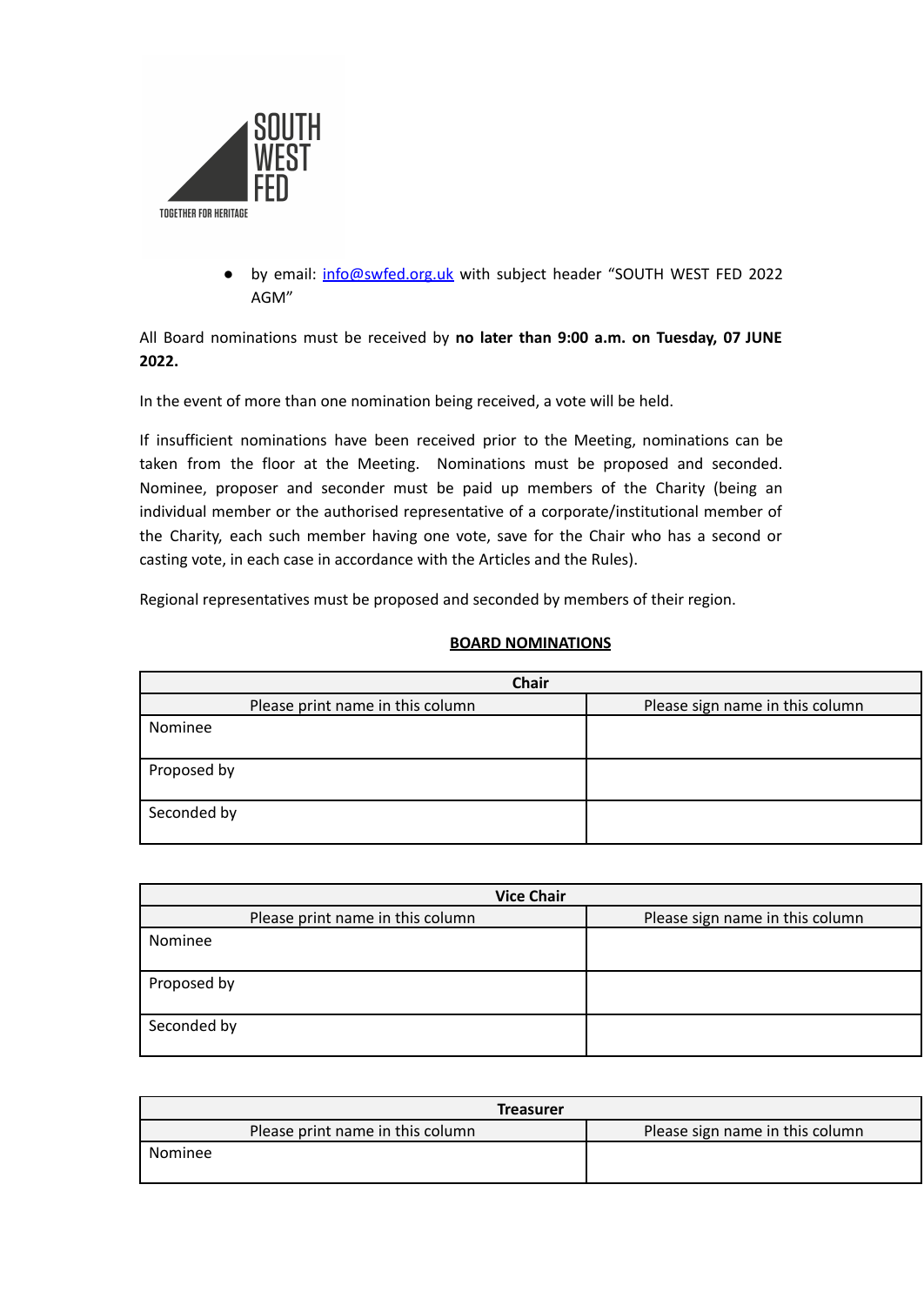

| Proposed by |  |
|-------------|--|
| Seconded by |  |

| <b>Social Media Officer</b>      |                                 |  |
|----------------------------------|---------------------------------|--|
| Please print name in this column | Please sign name in this column |  |
| Nominee                          |                                 |  |
|                                  |                                 |  |
| Proposed by                      |                                 |  |
| Seconded by                      |                                 |  |

| <b>Student Representative</b>    |                                 |  |
|----------------------------------|---------------------------------|--|
| Please print name in this column | Please sign name in this column |  |
| Nominee                          |                                 |  |
|                                  |                                 |  |
| Proposed by                      |                                 |  |
|                                  |                                 |  |
| Seconded by                      |                                 |  |
|                                  |                                 |  |

| <b>Creative Programme Lead</b>   |                                 |
|----------------------------------|---------------------------------|
| Region                           |                                 |
|                                  |                                 |
| Please print name in this column | Please sign name in this column |
| Nominee                          |                                 |
|                                  |                                 |
| Proposed by                      |                                 |
|                                  |                                 |
| Seconded by                      |                                 |
|                                  |                                 |

| <b>Creative Programme Officer</b> |  |
|-----------------------------------|--|
|                                   |  |